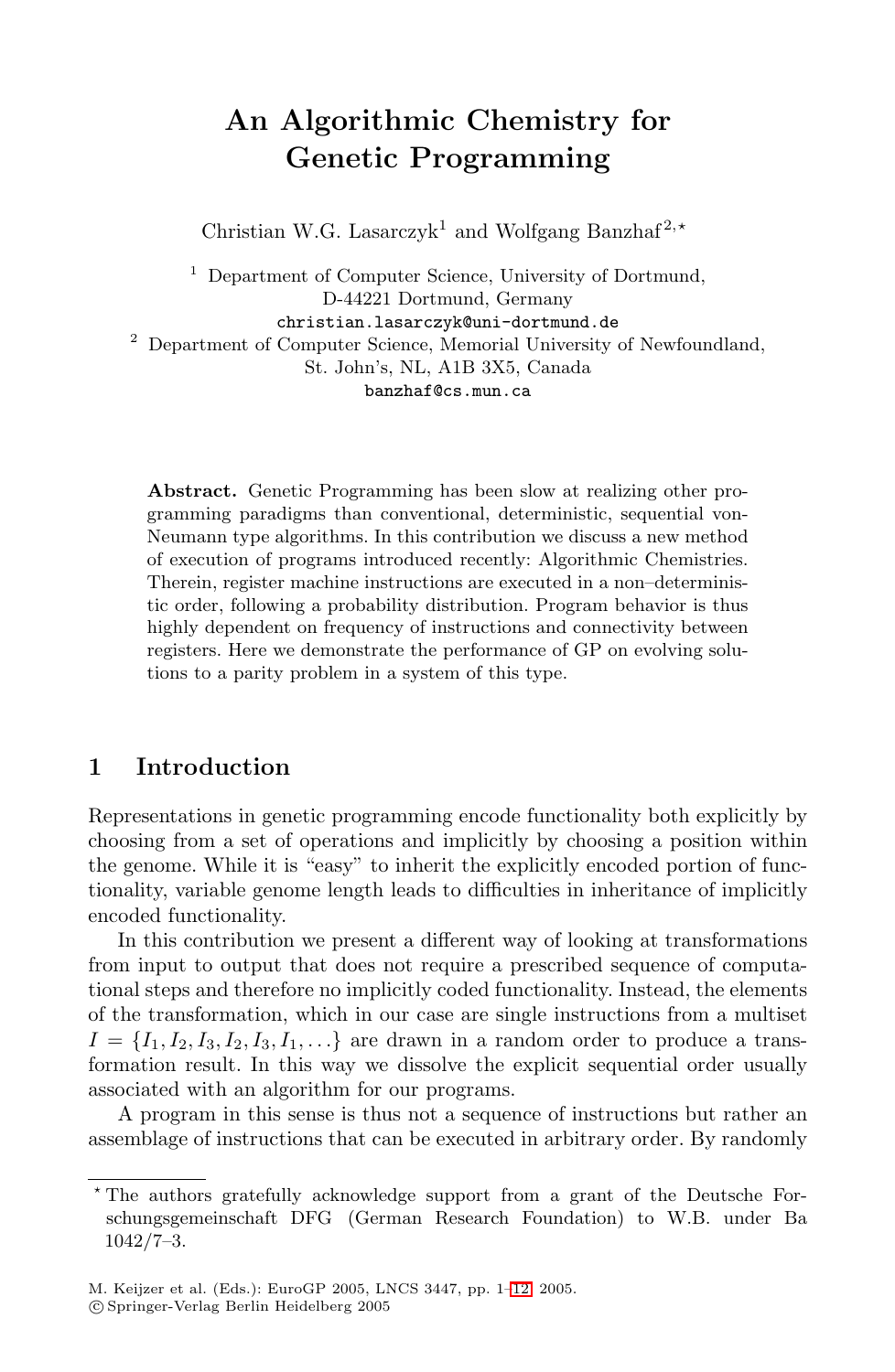choosing one instruction at a time, the program proceeds through its transformations until a predetermined number of instructions has been executed. It is therfore more akin to a chemical system with data as educts and products, and operations as reactions than to an "orderly" execution of code.

Programs of this type can be seen as artificial chemistries, where instructions interact with each other (by taking the transformation results from one instruction and feeding them into another). Different multisets can be considered different programs, whereas different passes through a multiset can be considered different behavioral variants of a single program.

Because instructions are drawn randomly in the execution of the program, it is really the concentration of instructions that matters most. It is thus expected that "programming" of such a system requires the proper concentration of instructions, while an explicit sequencing is not required.

At first, this kind of repeated execution of instructions seems to be a waste of computational power. While it is always possible to transform a snapshot<sup>1</sup> of an individual into a linear program, hardware centered improvements of execution speed are imaginable, too. E.g., a huge number of processors could execute the same multiset of instructions in parallel. In the extreme case of the number of processors equal to the number of instructions running time is reduced to a minimum predetermined by depth of data flow. Specialized multiprocessor systems, such as the wavescalar–architecture $[1, 2]$ , hold potential to achieve this speed up using less processors.

Due to the stochastic nature of results, it might be advisable to execute a program multiple times before a conclusion is drawn about its "real" output. In this way, it is again the concentration of output results that matters. Therefore, a number of n passes through the program should be taken before any reliable conclusion about its result can be drawn. Reliability in this sense would be in the eye of the beholder. Should results turn out to be not reliable enough, simply increasing  $n$  would help to narrow down the uncertainty. Thus the method is perfectly scalable, with more computational power thrown at the problem achieving more accurate results.

We believe that, despite the admitted inefficiency of our approach in the small, it might well beat sequential or synchronized computing at large, if we imagine tens of thousands or millions of processors at work.

Algorithmic Chemistries were considered earlier in the work of Fontana [\[3\]](#page-10-0). In our contribution we use the term as an umbrella term for those kinds of artificial chemistries [\[4\]](#page-10-0) that aim at algorithms. As opposed to terms like randomized or probabilistic algorithms, in which a certain degree of stochasticity is introduced explicitely, our algorithms have an implicit type of stochasticity. Executing the sequence of instructions every time in a different order has the potential of producing highly unpredictable results.

It will turn out, however, that even though the resulting computation is unpredictable in principle, evolution will favor those multisets of instructions that

 $^{\rm 1}$  Ambiguousness starts, if different instructions share the same target.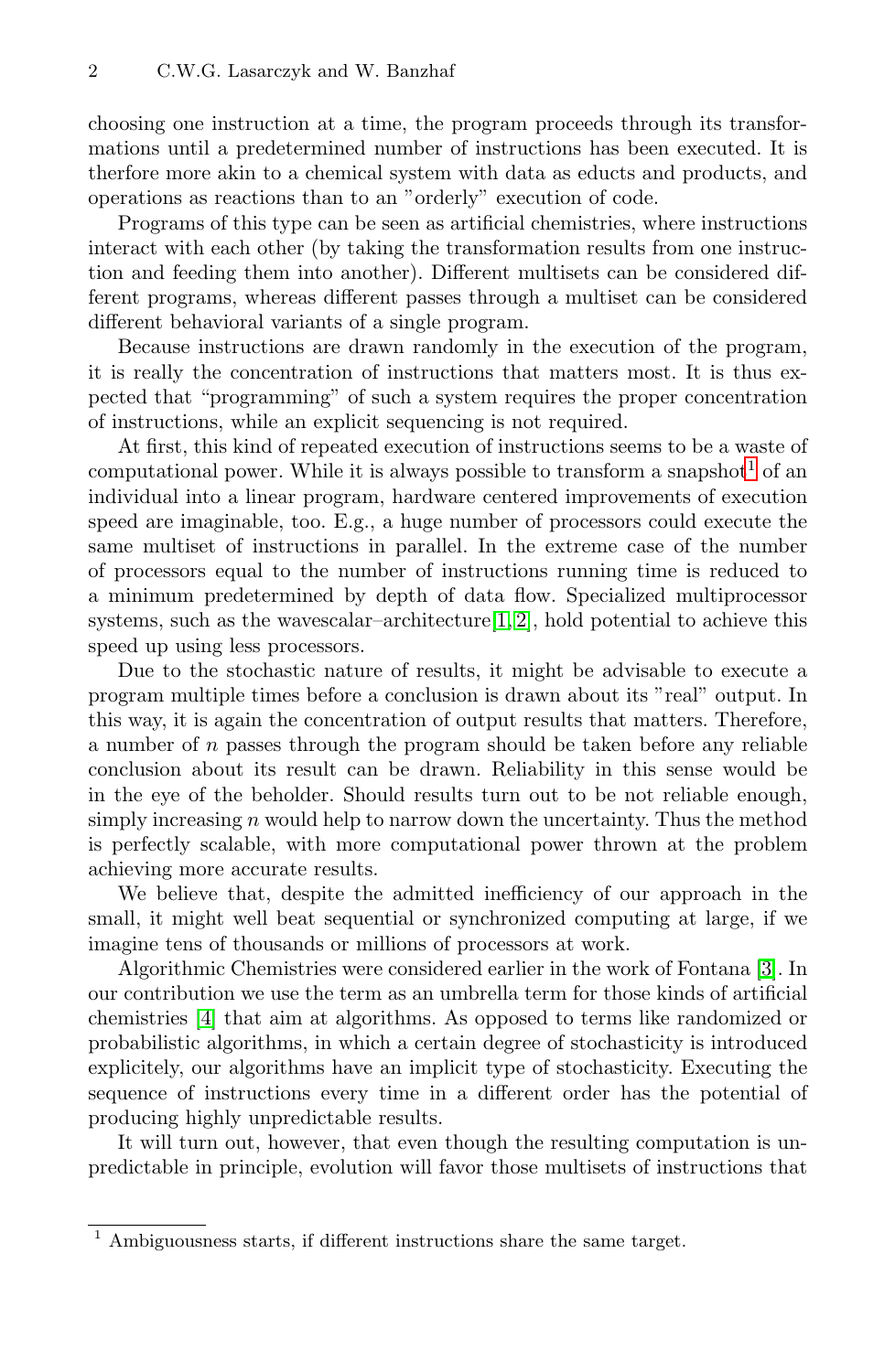<span id="page-2-0"></span>turn out to produce approximately correct results after execution. This feature of approximating the wished-for results is a consequence of the evolutionary forces of mutation, recombination and selection, and will have nothing to do with the actual order in which instructions are being executed. Irrespective of how many processors would work on the multiset, the results of the computation would tend to fall into the same band of approximation. We submit, therefore, that methods like this can be very useful in parallel and distributed environments.

Following previous work on Artificial Chemistries (see, for example [\[5,](#page-10-0) [6, 7, 8\]](#page-11-0)), [\[9\]](#page-11-0) introduces a very general analogy between chemical reaction and algorithmic computation, arguing that concentrations of results would be important. [\[10\]](#page-11-0) was the first step in this new direction. Here we want to deepen our understanding of the resulting system by studying the GP task of even-parity.

## **2 Algorithmic Chemistry**

On executing a sequence of instructions using linear  $\text{GP}[11]$  $\text{GP}[11]$ , each point in execution time is assigned to exactly one instruction, which is executed at that very moment. This principle is even the same, if instructions are stored in a tree like data structure (e.g. Tree–GP[\[12\]](#page-11-0)).

Applying Tree–GP, functional dependence of instructions is related to their distance within the tree. Subtrees possess sub–functionality, an edge carries an implicit specification for the subtree it connects to the tree. This specification has to be satisfied during recombination. Using linear GP, functional dependence is determined by both, distance within the genome and source and target registers used by instructions. Therefore successful recombination has to consider both.

#### **2.1 GP to AC — A Gradual Transition**

Here we shall use 3–address machine instructions. The genotype of an individual is a list of those instructions. Each instruction consists of an operation, a destination register, and two source registers<sup>2</sup>. Initially, individuals are produced by randomly choosing instructions. As is usual, we employ a set of fitness cases in order to evaluate (and subsequently select) individuals.

A time–dependent probability distribution determines the sequence of instructions. Linear GP uses a discrete distribution:

$$
P_t(X = x_i) = \begin{cases} 1, \text{if } i = t \\ 0, \text{else} \end{cases}, \quad t, i \in 1, 2, \dots, n. \tag{1}
$$

Position in memory is denoted by  $x_i$ , and the individual consists of n instructions. Starting at  $t = 1$  exactly one instruction gets executed at each moment in time, followed by the next instruction in memory until at  $t = n$  all instructions got executed in exactly the same order as they appear in memory. This is shown on left side of Fig. [1.](#page-3-0) Thus, the location in memory space determines

 $2$  Operations, which require only one source register, simply ignore the second register.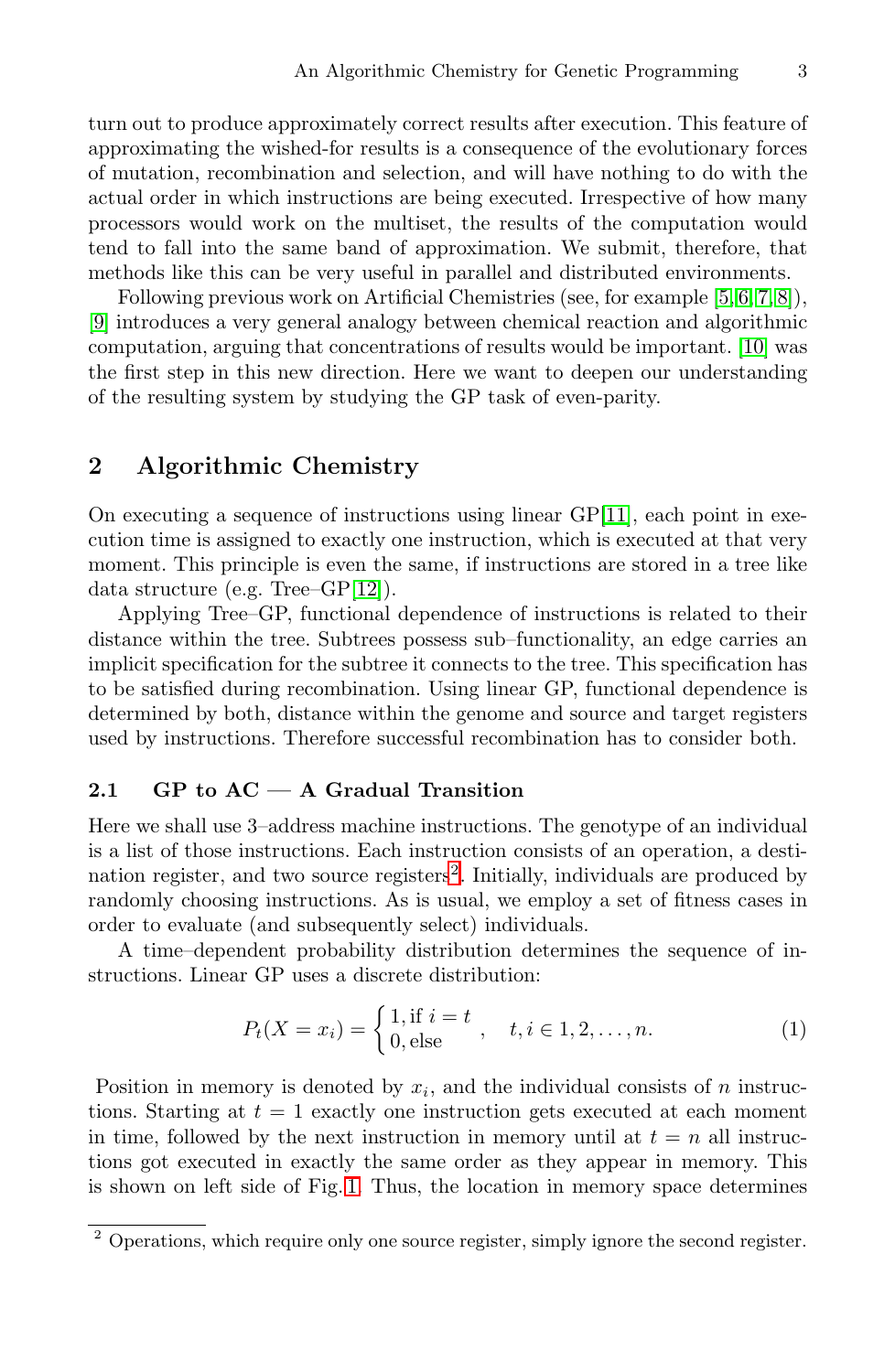<span id="page-3-0"></span>

**Fig. 1.** Execution of an individual. Transition from memory to execution order is determined by a time dependent distribution function. Left side shows transition using distribution function of Eq. [1,](#page-2-0) emulating linear GP. On right side transition occurs by using a normal distribution. Different gray tones of distribution functions represent different points in time

the particular sequence of instructions. Classically, this is realized by the program counter. Each instruction is executed, with resulting data stored in its destination register.

If we use a distribution to access instructions as described above, we come to a new class of algorithms by changing this distribution. On the right side of Fig. 1 shows a different execution order result from using a Gaussian distribution. If the standard deviation  $\sigma$  is increased the influence of time on instruction selection decreases. In the extreme case  $\sigma \to \infty$  a uniform distribution results and all instructions have the same probability to be drawn at any moment. This we call an Algorithmic Chemistry.

Using a uniform distribution, behavior of a program during execution will differ from instance to instance. There is no guarantee that an instruction is executed, nor is it guaranteed that this happens in a definite order or frequency. If, however, an instruction is more frequent in the multi-set, then its execution will be more probable. Similarly, if it should be advantageous to keep independence between data paths, the corresponding registers should be different in such a way that the instructions are not connecting to each other. Both features would be expected to be subject to evolutionary forces.

As shown in Fig. [2,](#page-4-0) also 1–Point–*Crossover* could be described, using time depended distributions. While the first part of an offspring is formed by instructions drawn from first parent during time interval  $1 \le t \le c_1 (\le n_1)$ , the second part is drawn from second parent during time interval  $(1 \leq) c_2 \leq t \leq n_2$ .

Though the instructions inherited from each of the parents are located in contiguous memory locations, the actual sequence of the execution is not determined by that order once we use a distribution to access instructions. The probability that a particular instruction is copied into an offspring again depends on the frequency of that instruction in the parent. Inheritance therefore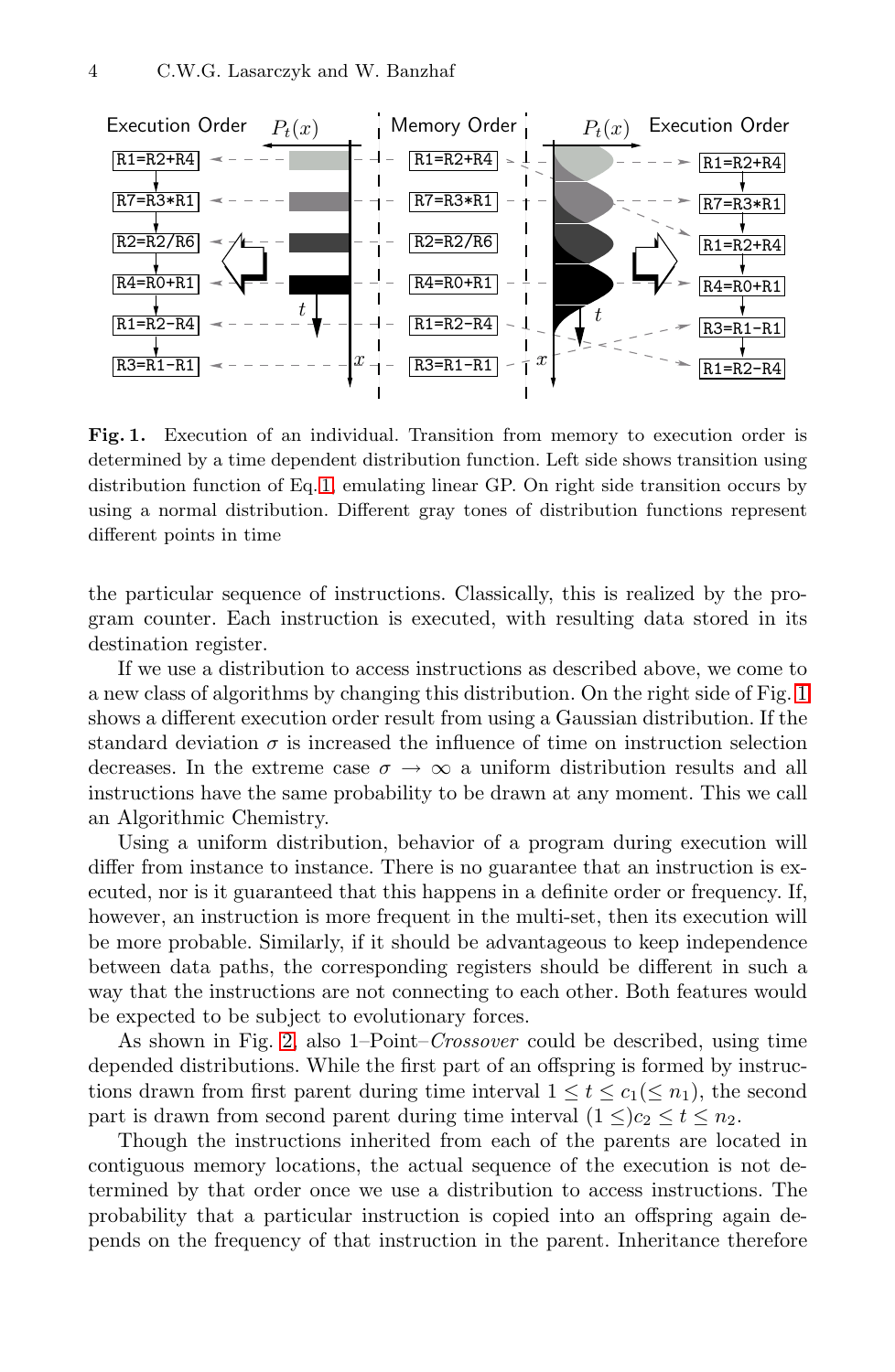<span id="page-4-0"></span>

**Fig. 2.** Recombination accesses parents instruction via the same time dependent distribution function  $P_t(x)$  used at evaluation. While we take instruction from the first parent during time span  $1 \le t \le c_1$ , we draw instruction from the second parent during time span  $c_2 \le t \le n_2$ . In contrast to the depict situation  $P_t(x)$  is the same for accessing both parents instructions

is inheritance of frequencies of instructions, rather than of particular sequences of instructions.

**Estimation of Distribution Algorithms (EDAs).** Estimation of Distribution Algorithms[\[13\]](#page-11-0) are a relatively new class of approaches to evolutionary computation. These population based algorithms generate offsprings by two steps, omitting crossover and mutation. At first, they estimate the probability distribution of a selected subset of the current population, and subsequently they sample a new population from this distribution. We can think of an Algorithmic Chemistries as an implicit description of an instruction distribution by storing a set of samples from this distribution. Recombination is similar to creating a new common distribution based on two of the selected individuals and sampling an offspring from it. While this kind of sampling is not able to create something new, mutation is still needed.

#### **2.2 Algorithmic Chemistry in Detail**

Having derived execution, utilizing a 3–address–machine, and crossover of individuals on Algorithmic Chemistry for Genetic Programming(ACGP) from linear GP, we explain further details in this section, including additional information on crossover and evaluation.

**Registers.** We distinguish between three different kinds of registers:

- **–** connection registers
- **–** input registers
- **–** registers containing constant values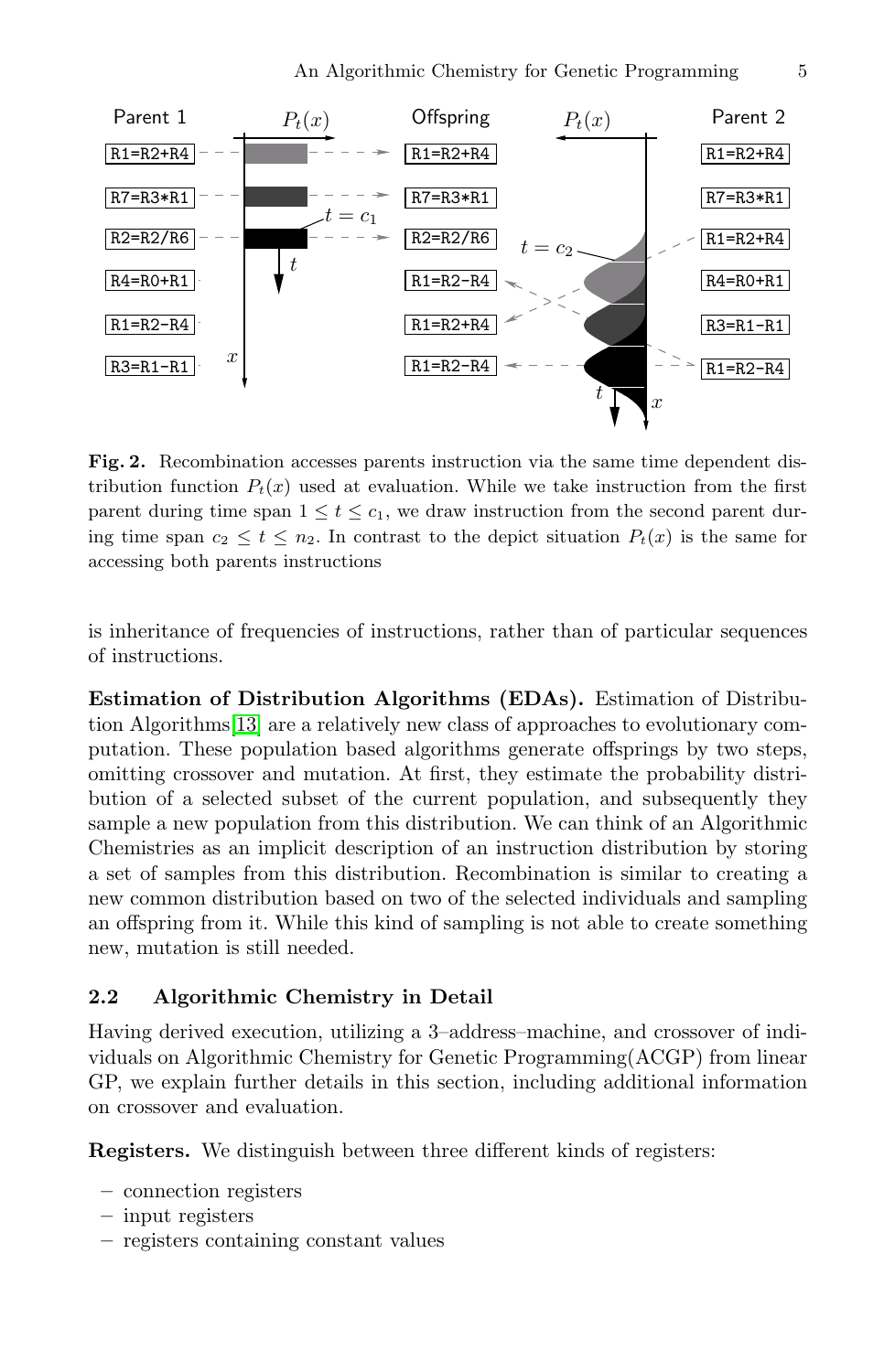While instructions could read from all of them, and thus can use them as a source register, they can just write to *connection registers*. Therefore these are the only valid targets to store instruction results. Information flows among them in the course of computation. The number of connection registers could be set as an evolution parameter. Values in connection registers are set to zero at the beginning of an evaluation. Each *input register* contains data of a single fitness case at the beginning of execution, where the number of these registers is determined by the problem tackled. The third type of registers contain *constant values* evolved during evolution. The choice of a *result register* out of connection registers is done by evolution.

**More About Crossover and Evaluation.** Parents are chosen randomly for each offspring. Crossover rate assigns the proportion of offspring created by recombination, the rest of offsprings is created by reproductive cloning. In both cases mutation is applied afterwards. During crossover constant register values will be copied with equal probability from each parent, as is done for the choice of the result register if necessary.

The number of executed instructions on linear GP and Tree–GP is limited by the number of instructions contained in an individual's genome. As described in Sec. [1](#page-0-0) an instructions in an Algorithmic Chemistry can be executed successfully – in fitness improving sense – if all required sources contain correct inputs. Therefore, it could be reasonable to increase the upper limit on execution and cycle  $(P_{n+t} = P_t)$  through individuals more than once. In the case of a constant uniform distribution, as used by the Algorithmic Chemistry presented here, this means that we could execute available instructions multiple times by drawing them randomly. The number of *cycles*, is an additional evolution parameter.

Because evaluating an individual is a stochastic process, it could be useful to evaluate individuals more than once and combine the results to get a single fitness value. We will discuss this in detail later.

**Initialization and Mutation.** Initialization and mutation of an individual are the same for both the ACGP and usual linear GP. Mutation changes single instructions by changing operation, target register and the source registers according to a prescribed probability. Register values are mutated by using a Gaussian with mean at present value and standard deviation 1.

**Selection.** We use a  $(\mu, \lambda)$ -strategy. In doing so a set of  $\mu$  parents produce  $\lambda$ offspring first. The  $\lambda$  best individuals of these offspring form the set of next generation's parents.

# **3 Results and Outlook**

Since in [\[10\]](#page-11-0) we already discussed an approximation and a real-world classification problem, we now evolve a Boolean function using Genetic Programming of Algorithmic Chemistries.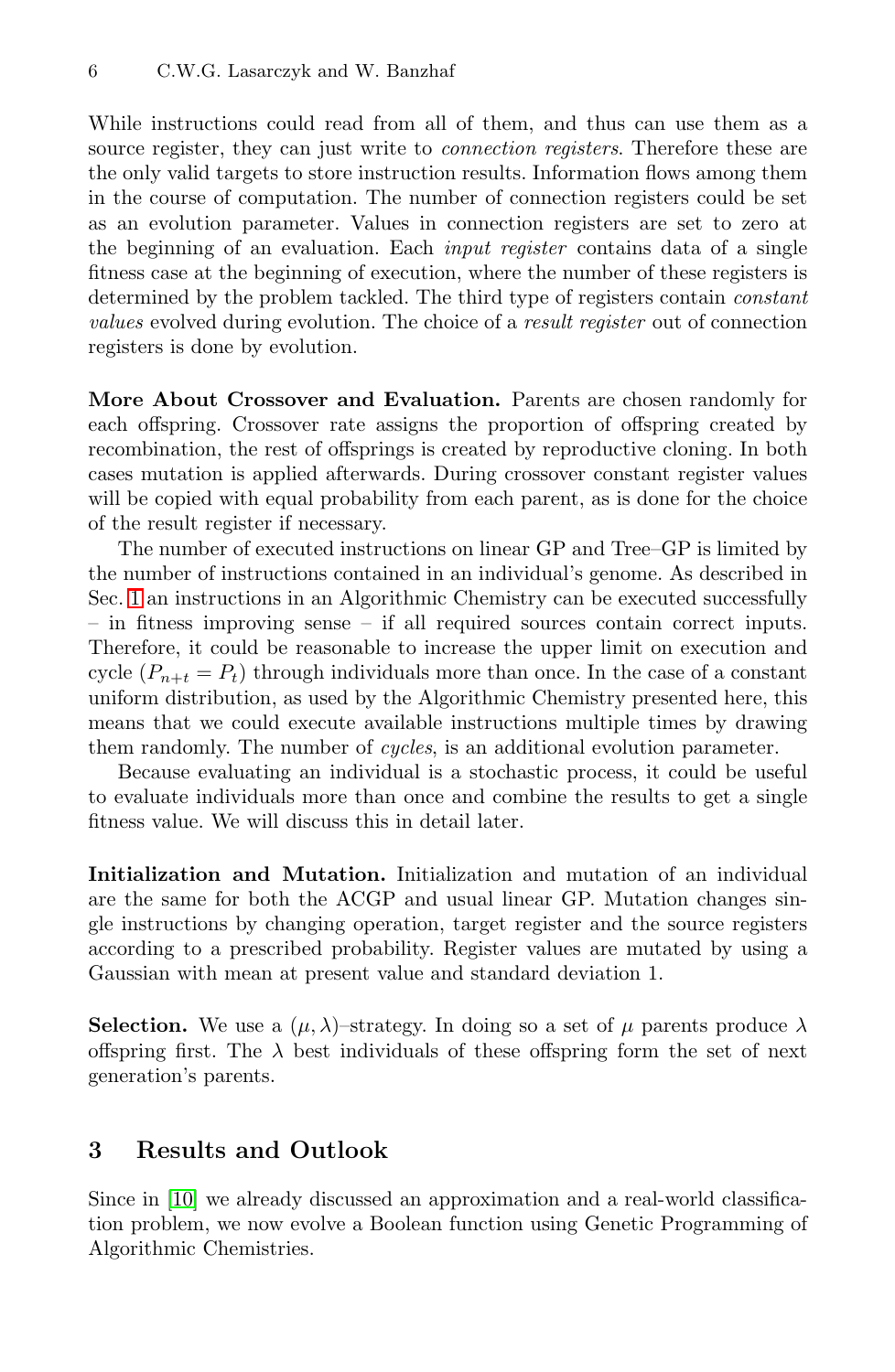#### <span id="page-6-0"></span>**3.1 Even–Parity Problem**

Boolean problems are used as popular benchmark problems in GP. The evenparity problem, widely discussed in [\[12\]](#page-11-0), tries to generate the value of a bit, so that with an input of three external bits, even parity is provided. The individuals can use four logical operations {AND, OR, NAND, NOR}. The cost for random search has been discussed in [\[14\]](#page-11-0).

ACGP uses real–valued registers. For boolean operations, > 0 values will be mapped to true,  $\leq 0$  values to false. The fitness function corresponds to the fraction of fitness cases an individual could not generate even parity for. The solution hoped for is to have a fitness of zero.

#### **3.2 ACGP Settings**

We do non claim, that we use optimized settings. Nevertheless we think it is important to describe the amount of optimization done so far and describe our settings.

To chose an appropriate setting we create a space filling latin hypercube design with 50 runs on a reduced subspace of our parameter space. Roughly speaking this means, that we divide each parameter into 50 evenly spaced levels<sup>3</sup> and then choose 50 points in parameter space maximizing minimum distance between points considering theses levels.

|                            |            | design range |      |  |
|----------------------------|------------|--------------|------|--|
| parameter                  | setting    | min          | max  |  |
| offsprings                 | 450        | 200          | 500  |  |
| crossover rate             | 0.45       | 0.0          | 0.6  |  |
| mutation rate              | 0.01       | 0.0          | 0.05 |  |
| initial length             | 50         | 10           | 50   |  |
| maximal length             | 150        | 300          | 500  |  |
| cycles                     | 3.5        | 1            | 5    |  |
| connection register        | 40         | 30           | 60   |  |
| parents                    | 100        |              |      |  |
| evaluations per ind. $(m)$ | 1,2,4,8,16 |              | 8    |  |
| evolved constants          | 2          |              |      |  |

**Table 1.** ACGP settings and ranges of our space filling design

For each design point we start four runs, executing  $10^{10}$  instructions each. Influenced by those runs showing good average test performance we choose our setting. Table 1 shows ranges of considered parameter subspace and finally selected settings.

<sup>3</sup> We even do so for integers and round afterwards.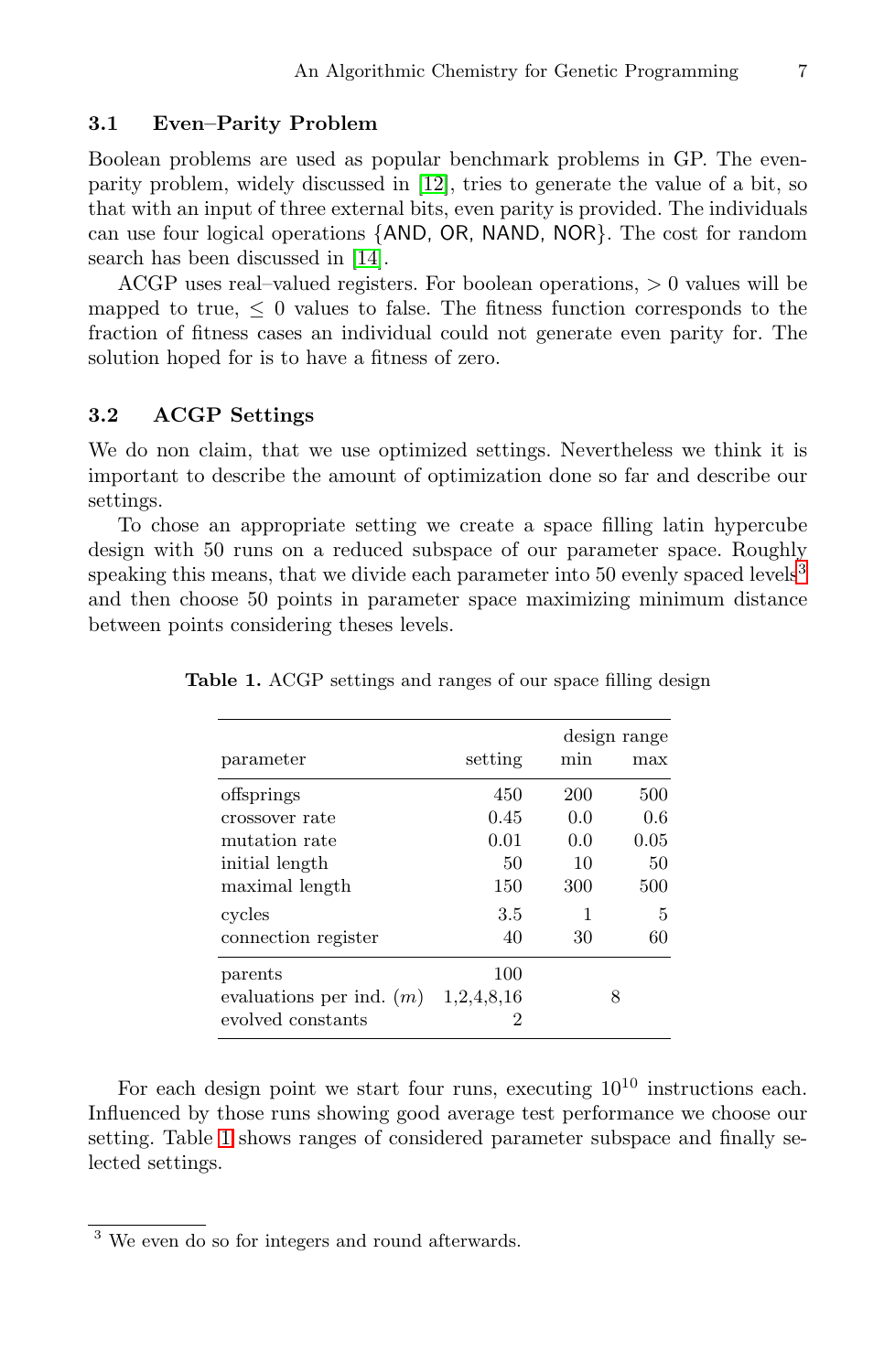<span id="page-7-0"></span>

**Fig. 3.** Fitness distribution of a single initial individual using different training set sizes. These training sets are generated by multiplication of original set containing 8 fitness cases m times. As this is an individual of initial population mean value is expected to be 0.5, standard deviations of noise are  $\sigma_{m=1} = 0.163, \sigma_{m=4} = 0.083$  and  $\sigma_{m=16} = 0.041$ 

### **3.3 Stochastic Noise**

During the observation of the even–parity problem a difficulty has occurred, that is unknown for other GP variants: Originating from the small training set of only 8 fitness cases the stochastic noise gains in influence. Through the non– deterministic order of execution of instructions, a multiple execution of a single individual can lead to different results. Especially at the beginning of evolution, while instructions of a chemistry are purely random, and different instructions share the same target register.

To reduce this noise we initially use the concept of repeated evaluation. To do this, we not only execute the algorithmic chemistry of the individual once on the training set of 8 fitness cases, but m times. Accordingly, with  $m = 2$ the fitness corresponds to the fraction of 16 fitness cases that did not generate even parity, while there are still just 8 different fitness cases. As a side effect, the resolution of the fitness calculation increases. Instead of 8 different values for  $m = 1$  resulting in a 0.125 margin distance, an  $m = 4$  approach results in 32 values with a 0.03125 margin distance.

Figure 3 displays the histograms of the fitness values from 10000 analyses of an individual of the initial population using differently sized sets as basis of valuation. In addition to the higher resolution, reduced standard deviation can be observed.

Each increase on size of training set reduces the number of generations for an unchanged number of instructions allowed to be executed. In our system the number of executed instructions serves as a measure of time, each run is allowed to execute  $10^{10}$  instructions.

Figure [4](#page-8-0) reveals different fitness development for  $m \in \{1, 2, 4, 8, 16\}$ , averaged over 100 runs. For evaluation during the training phase, a corresponding number of fitness cases was used. A validation was performed in regular intervals, choosing the best individual based on 128 fitness cases. For testing purposes, fitness is compared to this larger number of fitness cases afterwards.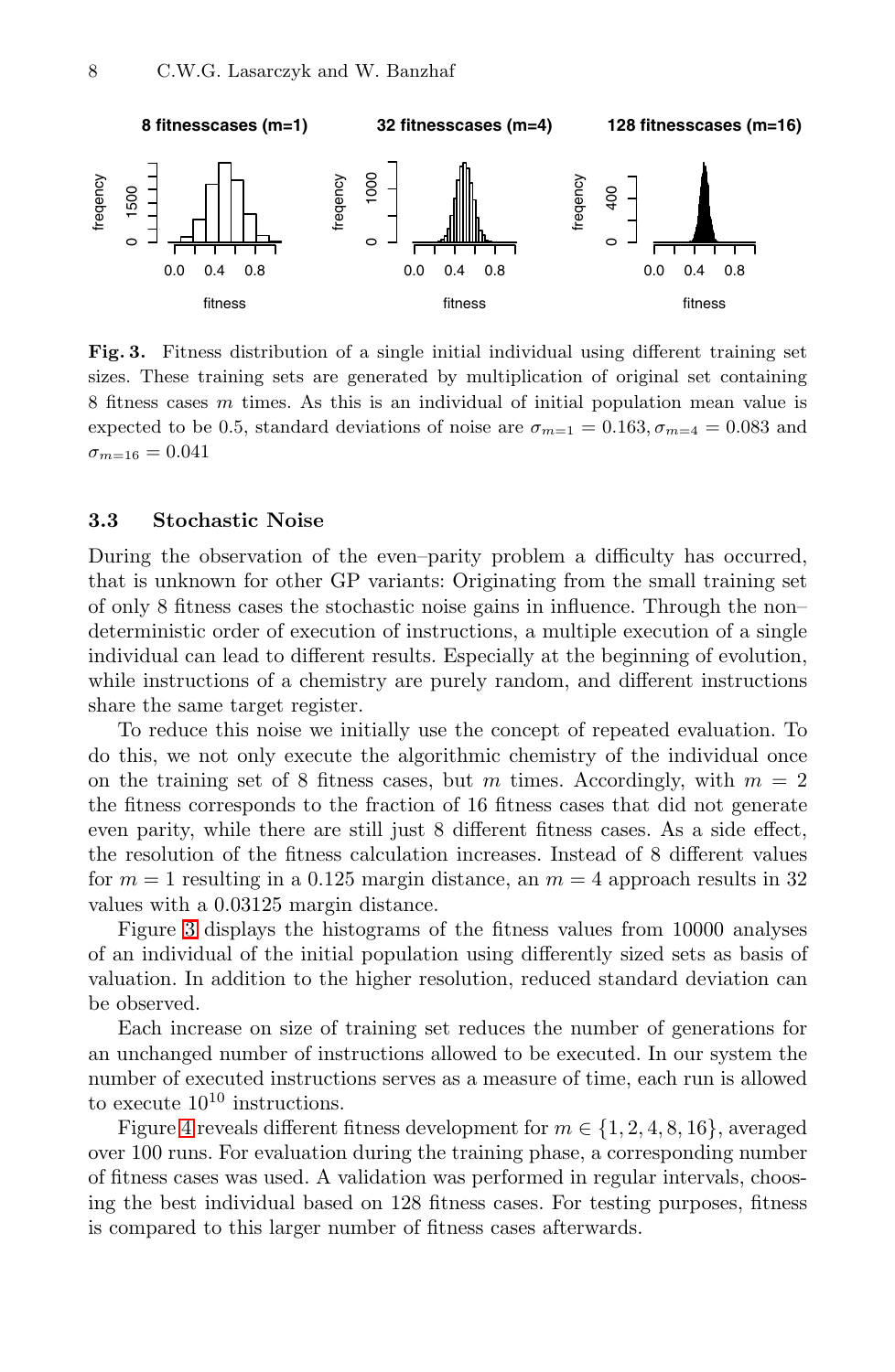<span id="page-8-0"></span>

**Fig. 4.** Using different training set sizes we show fitness of best individual, mean population fitness and fitness on testing set of population's best individual on validation set averaged over 100 runs. The chart in bottom right corner is for direct comparison of achieved testing set fitness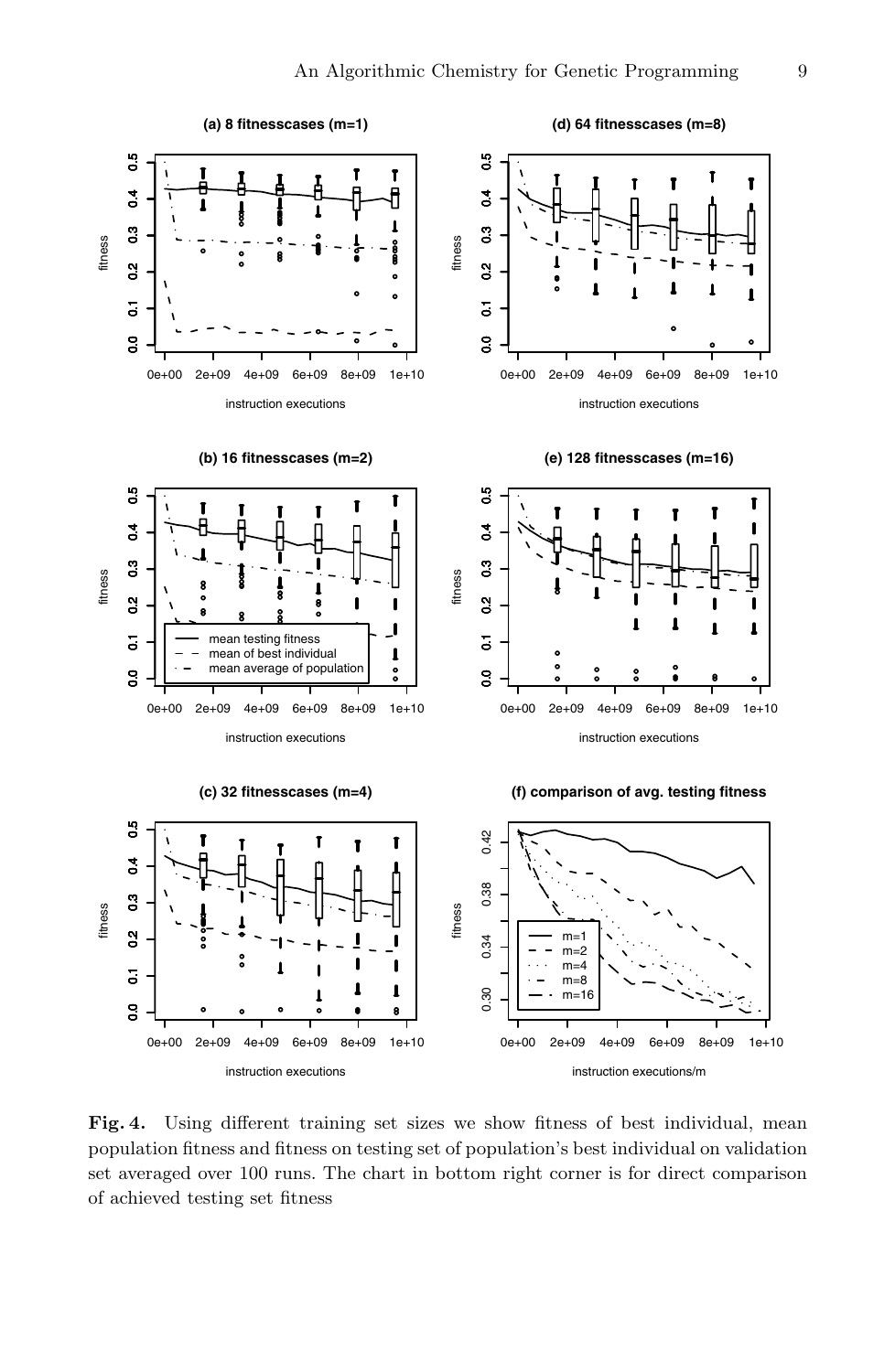

**Fig. 5.** Circuit of a solution found using Algorithmic Chemistries

The smaller the size of training set, the better the best individual of a population looks on average. Assuming, that the noise for all initial individuals equals that of figure [3,](#page-7-0) it easily becomes obvious, that among 100 observed individuals one might be chosen whose noise leads to a good fitness. This could prove problematic for evolution, because this selection is not founded and does not hold out against further evaluation. Also, in the next generation, offspring of individuals selected this way might underachieve. This leads to early stagnation among runs with a small training set. For instance, if  $m = 1$  (original training set size) most runs do not improve much after initialization and good runs are a very rare event (cf. Fig[.4\(](#page-8-0)a) and solid line in Fig.4(f)). Even worse, these runs can pass most generation tests, because using the same individual  $m = 1$  requires half as much instruction executions – which are limited – as  $m = 2$ .

Things get better for  $m = 2$ , Fig[.4\(](#page-8-0)b). While evolutionary improvement take place slowly, these Algorithmic Chemistries continue to evolve. Fitness of the best individual, however, is on average inferior to the case  $m = 1$ , though more realistic. This trend continues in Fig[.4\(](#page-8-0)c-e) with  $m \in 4, 8, 16$ . Here we can also observe that testing fitness converges to the mean population fitness, which is an indication that effective evolutionary progress is more strongly coupled with population dynamics.

While Algorithmic Chemistries suffer from noise they introduced by non– deterministic instruction execution, this problem can be handled by increasing training set size: By duplicating fitness cases, as done here, noise can be reduced. This reduction in noise, however, comes with an increase in computational power demand. We expect noise reduction in Algorithmic Chemistries to be an important topic for further investigations.

#### **3.4 A Glance at a Solution**

Because the data flow of this individual is "nearly unique", it is easy to extract the corresponding circuit, as shown in Fig.5. Here "nearly unique" means, that there are for one connection register two different instructions using it as their target. Because data flow in Algorithmic Chemistries via connection registers, this flow can be symbolized on circuits though conductors. "Nearly unique" con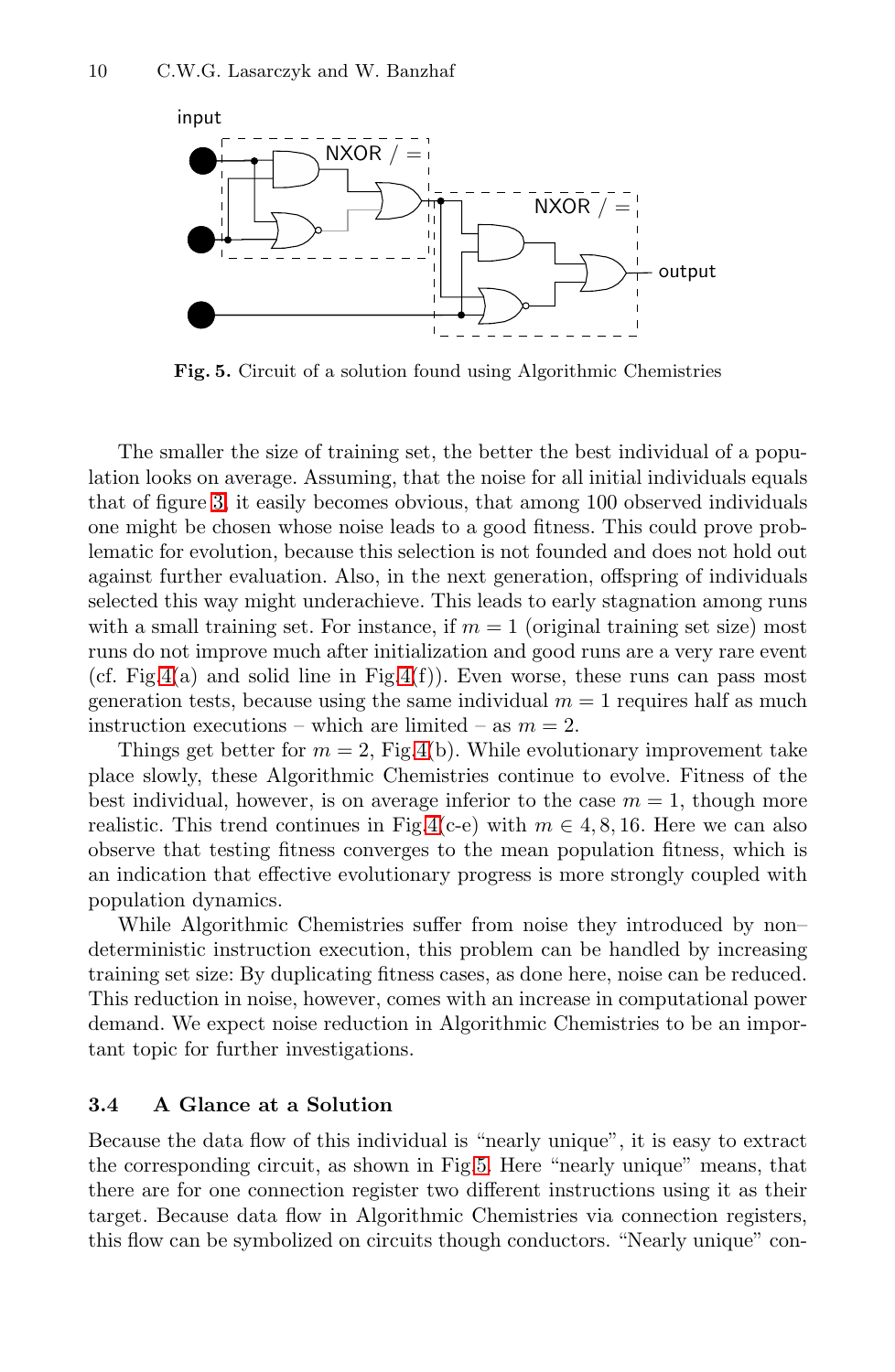<span id="page-10-0"></span>ductors are drawn using gray color. Missing uniqueness is caused by a functional intron like this:

#### $r27 = r27$  AND true

The Boolean value true resides in a constant register, and it is obvious that register r27 is not changed through execution. The evolved solution presented here consists of two NXOR–gates. These gates test for equivalence and return 'true' if their inputs are equal.

#### **3.5 Outlook**

While using additional cases to evaluate an individual's fitness is able to reduce noise, enlarging a training set is computationally expensive. In fact, applying a training set m times only reduces noise by  $\sqrt{m}$ . In the future, therefore, sequential sampling techniques [\[15\]](#page-11-0) shall be used to compare the fitness of individuals. This technique does not fix the number of fitness cases in advance, but ensures a desired level of confidence by treating fitness cases one at a time.

In Sec[.3.2](#page-6-0) we used a very simple approach to choose settings for ACGP from parameter space. In further work we plan to use methodologies described in [\[16, 17\]](#page-11-0) useful to analyze and optimize evolutionary algorithms and other search heuristics. Beside an improved system performance we hope for further insights in behavior of algorithmic chemistries.

In this study on our Algorithmic Chemistries for Genetic Programming we considered only uniform distributions of instruction choice. However, other distributions are possible as well. A uniform distribution is, however, the most extreme case, since it ignores order completely when drawing instructions from an equal distribution. By using a normal distribution, we plan to investigate the algorithmic space between linear GP and ACGP.

As mentioned before, there are already some similarities of EDAs and the present approach. By mixing all selected Algorithmic Chemistries (creating a common multi–set of instructions) and drawing new offspring from this "common distribution" we can go one further step in the direction of EDAs.

# **References**

- 1. Swanson, S., Oskin, M.: Towards a universal building block of molecular and silicon computation. In 1st Workshop on Non-Silicon Computing (NCS-1) (2002)
- 2. Swanson, S., Michelson, K., Oskin, M.: Wavescalar. Technical report, University of Washington, Dept. of Computer Science and Engineering (2003)
- 3. Fontana, W.: Algorithmic chemistry. In Langton, C.G., Taylor, C., Farmer, J.D., Rasmussen, S., eds.: Artificial Life II, Redwood City, CA, Addison-Wesley (1992) 159–210
- 4. Dittrich, P., Ziegler, J., Banzhaf, W.: Artificial Chemistries A Review. Artificial Life **7** (2001) 225–275
- 5. Banzhaf, W.: Self-replicating sequences of binary numbers. Comput. Math. Appl. **26** (1993) 1–8